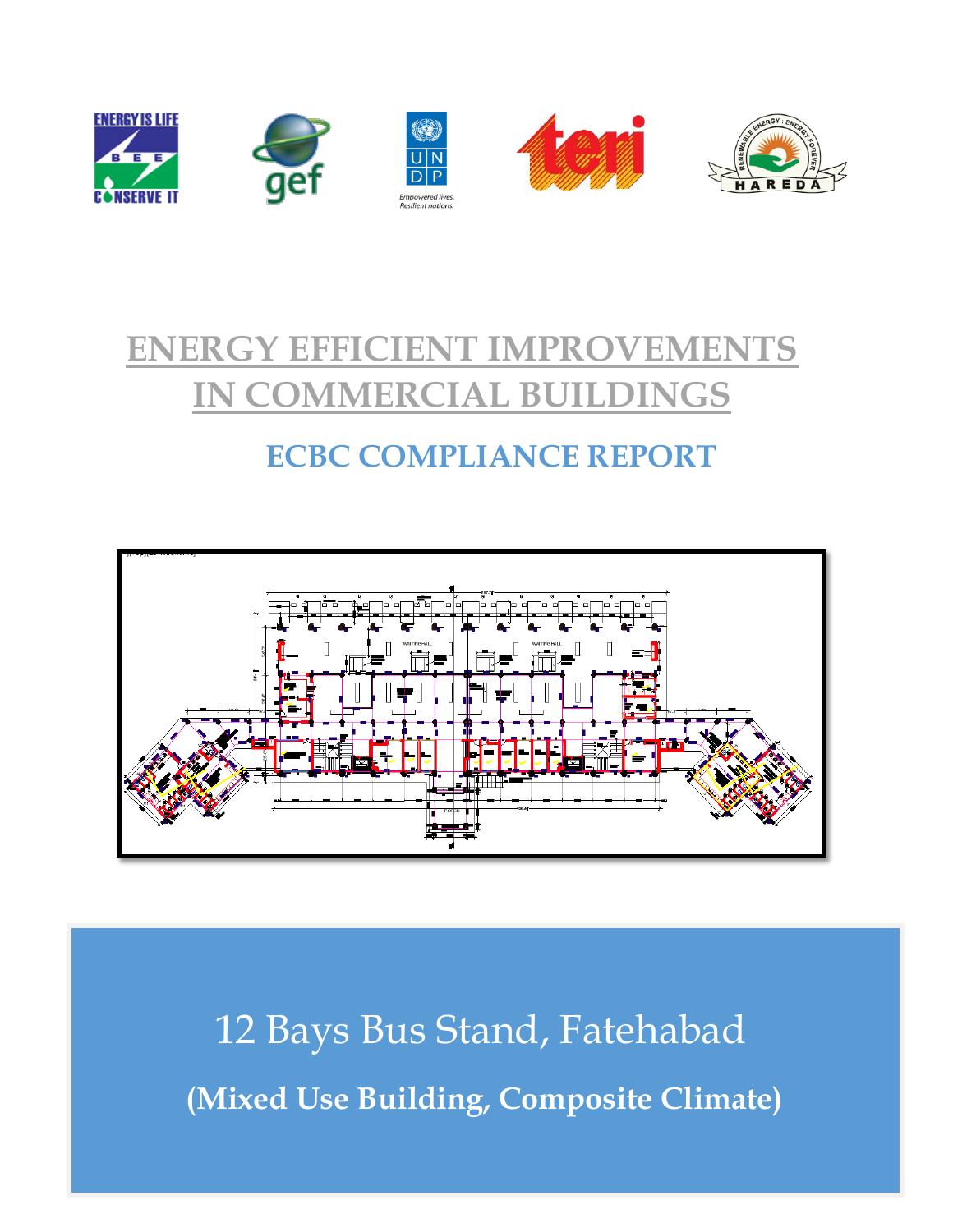





©United Nations Development Programme, 2017

#### **Project Team**

Haryana ECBC Cell, Department of New and Renewable Energy (HAREDA), Akshay Urja Bhawan Institutional Plot No.1 Sector -17, Panchkula

### **Published by**

United Nations Development Programme 55, Lodhi Road, New Delhi-110003

#### **Disclaimer**

This report has been compiled based on the recommendations and implementation of interventions adopted in the demonstration building to achieve ECBC compliance. The views expressed in this publication, however, do not necessarily reflect those of the United Nations Development Programme and the Bureau of Energy Efficiency, Ministry of Power, Government of India.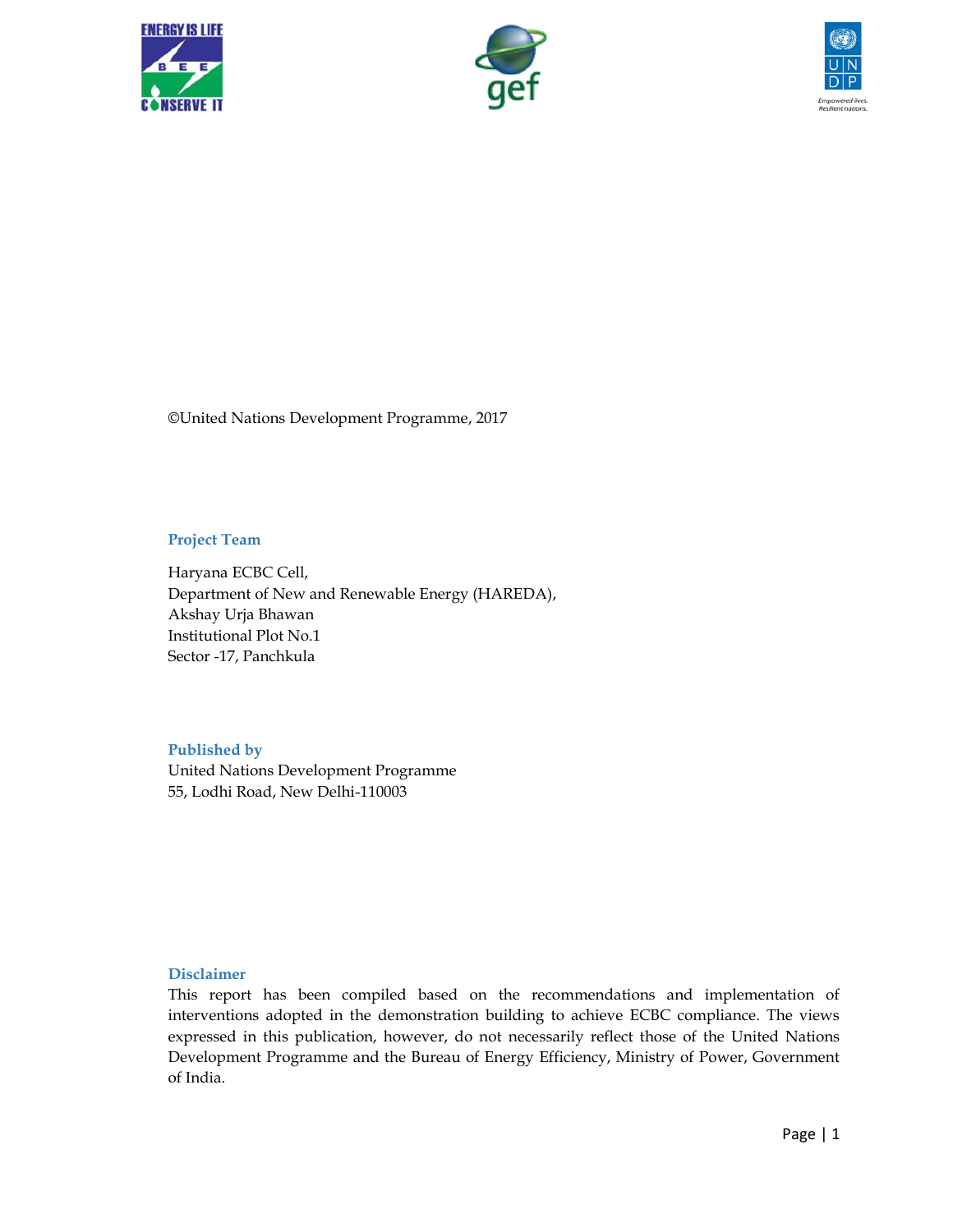





# **CONTENTS**

| 1. |        |           |  |  |  |  |
|----|--------|-----------|--|--|--|--|
| 2. |        |           |  |  |  |  |
|    |        |           |  |  |  |  |
|    | 2.1.1  |           |  |  |  |  |
|    |        |           |  |  |  |  |
|    |        |           |  |  |  |  |
|    |        |           |  |  |  |  |
|    | 2.1.2  |           |  |  |  |  |
|    | 2.1.3  |           |  |  |  |  |
|    | 2.1.4  |           |  |  |  |  |
|    | 2.1.5  |           |  |  |  |  |
|    | 2.1.6  |           |  |  |  |  |
|    |        |           |  |  |  |  |
|    |        |           |  |  |  |  |
|    |        |           |  |  |  |  |
|    |        |           |  |  |  |  |
|    |        |           |  |  |  |  |
|    |        |           |  |  |  |  |
|    |        |           |  |  |  |  |
|    | 2.3.1. |           |  |  |  |  |
|    | 2.3.2. |           |  |  |  |  |
|    | 2.3.3. |           |  |  |  |  |
|    | 2.3.4. |           |  |  |  |  |
|    | 2.3.5. |           |  |  |  |  |
|    | 2.3.6. |           |  |  |  |  |
|    |        |           |  |  |  |  |
|    |        |           |  |  |  |  |
|    |        |           |  |  |  |  |
|    | 2.6.1. |           |  |  |  |  |
|    | 2.6.2. |           |  |  |  |  |
|    | 2.6.3. |           |  |  |  |  |
|    |        | Page $ 2$ |  |  |  |  |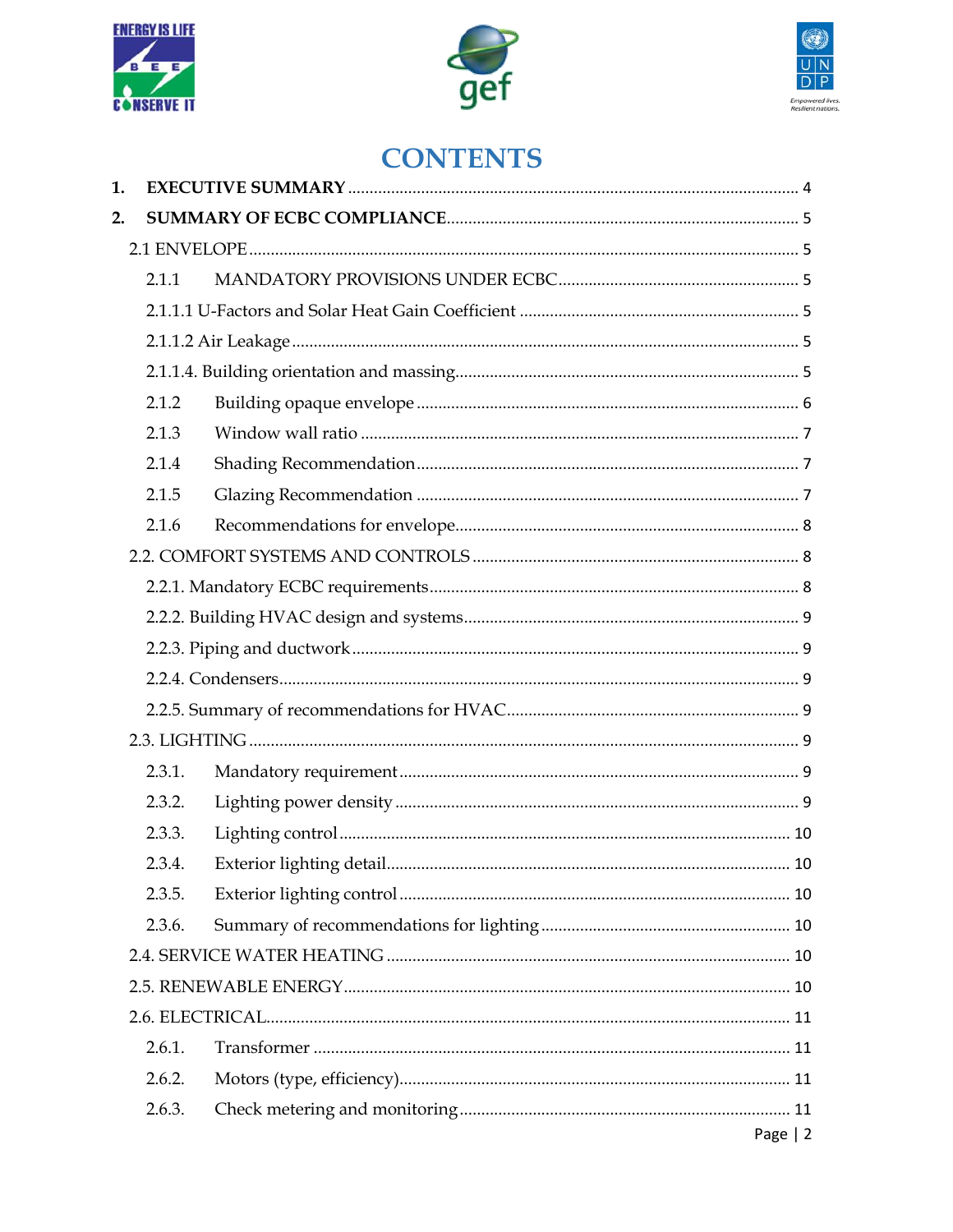





# **LIST OF TABLES**

# **LIST OF FIGURES:**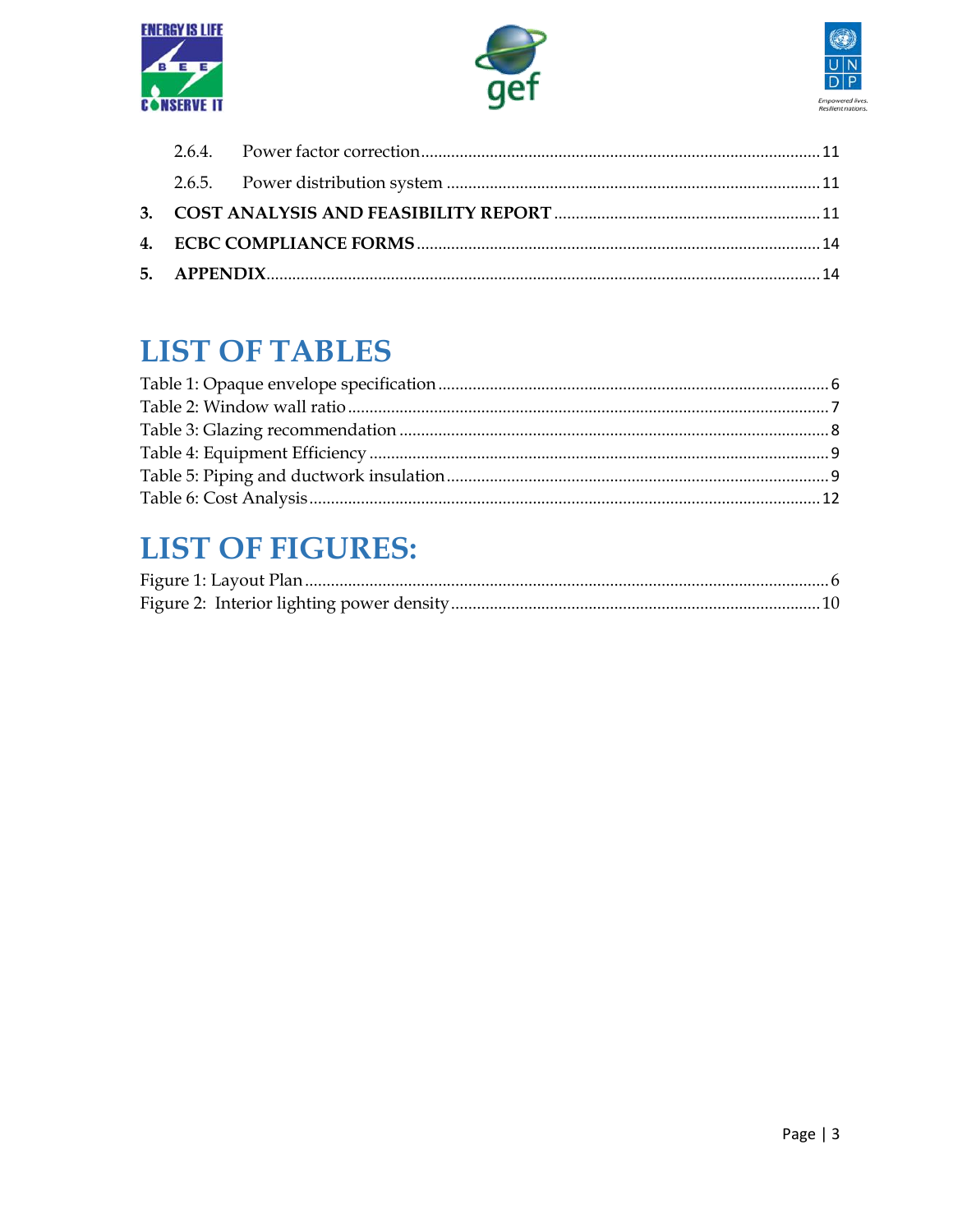





# <span id="page-4-0"></span>**1. EXECUTIVE SUMMARY**

| <b>BUILDING NAME</b>                                                                                      | 12 Bays Bus Stand                                                                |  |
|-----------------------------------------------------------------------------------------------------------|----------------------------------------------------------------------------------|--|
| <b>BUILDING TYPE</b>                                                                                      | <b>Bus Stand (Mixed Use)</b>                                                     |  |
| <b>LOCATION</b>                                                                                           | Fatehabad                                                                        |  |
| <b>CLIMATIC ZONE</b>                                                                                      | Composite                                                                        |  |
| AREA, m <sup>2</sup>                                                                                      | 7,333.3                                                                          |  |
| CONDITIONED AREA, m <sup>2</sup>                                                                          | 5,250                                                                            |  |
| <b>OCCUPANCY TYPE</b>                                                                                     | 24 Hrs Use Building                                                              |  |
| Total Connected Load/ Contract Demand                                                                     |                                                                                  |  |
| <b>ECBC</b> compliance achieved                                                                           | ECBC 2007 through prescriptive method                                            |  |
| EPI (Baseline Case), KWh/m <sup>2</sup> /year                                                             | $\overline{\phantom{a}}$                                                         |  |
| EPI (Proposed Case), KWh/m <sup>2</sup> /year                                                             | $\overline{a}$                                                                   |  |
| ENERGY CONSUMPTION BUSINESS AS USUAL,<br>kWh/YEAR                                                         | $\overline{\phantom{a}}$                                                         |  |
| <b>ENERGY</b><br><b>CONSUMPTION</b><br><b>WITH</b><br><b>ENERGY</b><br>EFFICIENCY INTERVENTIONS, kWh/YEAR | $\overline{\phantom{0}}$                                                         |  |
| ENERGY SAVING ACHIEVED, kWh/YEAR                                                                          |                                                                                  |  |
| Expected reduction in annual energy bills, INR                                                            |                                                                                  |  |
| % over BAU                                                                                                |                                                                                  |  |
| Estimated GHG reduction, tCO <sub>2</sub> per year                                                        |                                                                                  |  |
| project,<br>total, incremental cost<br>Cost of<br><sub>of</sub><br>interventions, INR                     | 81, 33, 520                                                                      |  |
| PAYBACK PERIOD (in years)                                                                                 |                                                                                  |  |
| <b>DETAILS OF CONTACT PERSON</b>                                                                          | B. B. Mehta, Senior Architect,<br>Deptt. of Architecture<br>Mob. No. 98141-45461 |  |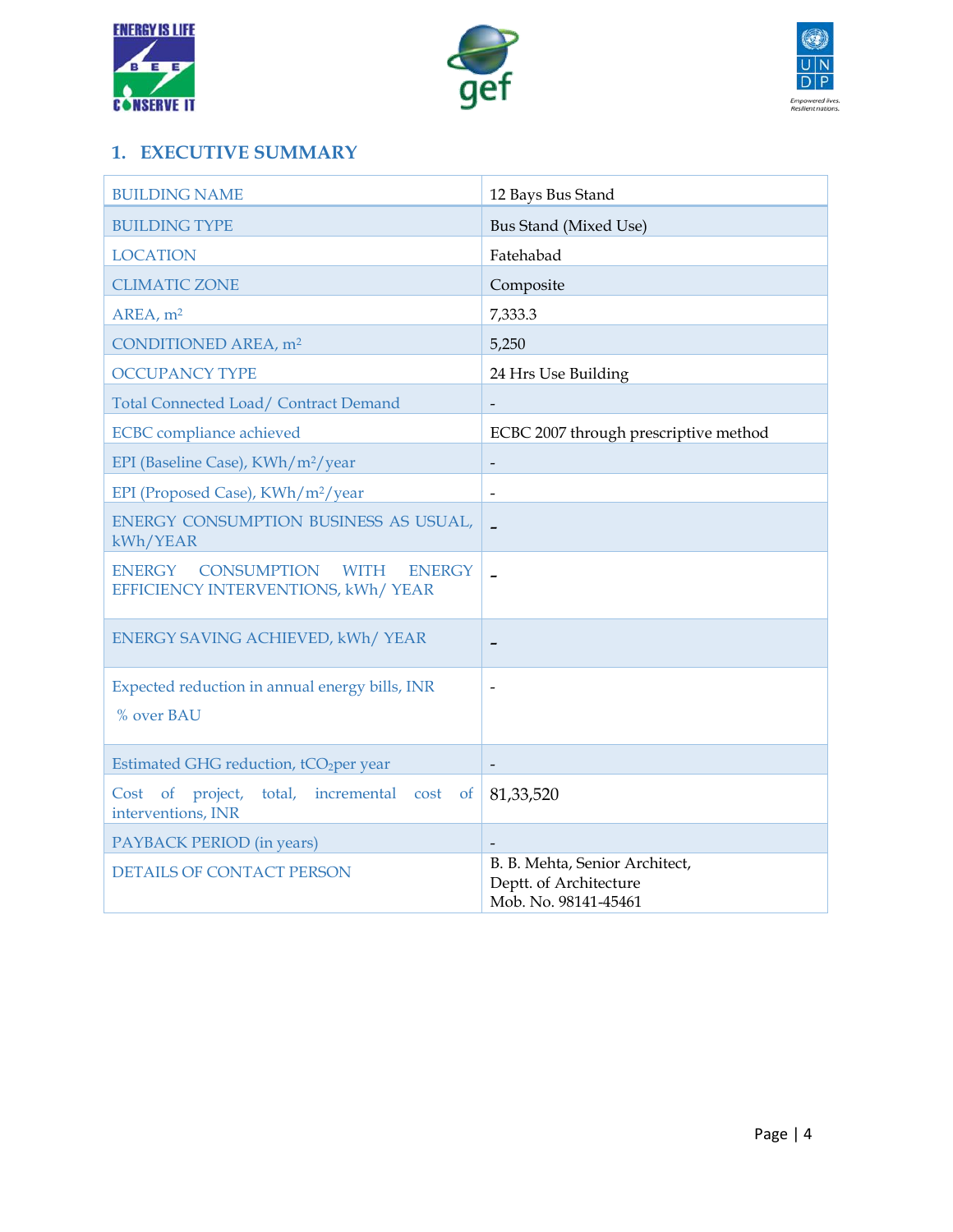





The 12 Bays Bus Stand, Fatehabad is a proposed 24 hrs use building. The building is being built by Haryana Roadways. The architectural plans of the building have been designed by Department of Architecture, Haryana. The execution work of construction will be done by PWD (B&R), Haryana The building has G+3 floors which contains waiting hall, shops, offices, dormitories, waiting rooms and other general facilities. The total built up area of the project is around 7,333.30 sq. mts. The architectural plans of the building are placed at Annexure-1.

The project is under design stage and the project is targeting for ECBC during design stage. The project is using XPS insulation in roof, LED lights, occupancy sensors, and energy efficient Split ACs.

# <span id="page-5-0"></span>**2. SUMMARY OF ECBC COMPLIANCE**

# <span id="page-5-1"></span>2.1 ENVELOPE

### <span id="page-5-2"></span>2.1.1 MANDATORY PROVISIONS UNDER ECBC

#### <span id="page-5-3"></span>2.1.1.1 U-Factors and Solar Heat Gain Coefficient

U-factors are determined for the overall fenestration product (including the sash and frame) in accordance with ISO-15099, by an accredited independent laboratory, and labeled and certified by the manufacturer or other responsible party.

#### <span id="page-5-4"></span>2.1.1.2 Air Leakage

Air blower test will be adopted for determining the air leakage for swinging entrance doors and revolving doors and it will be sealed, caulked, gasket, or weather-stripped in order to minimize air infiltration and leakage and shall not exceed  $5.0 \frac{1}{s-m^2}$ . Air leakage for other fenestration and doors shall not exceed 2.0 l/s-m2.

### 2.1.1.3 Building Envelope Sealing

The project team will seal, caulk, gasket, or weather-strip the following areas of the enclosed building envelope to minimize air leakage:

- a) Joints around fenestration and door frames;
- b) Openings between walls and foundations and between walls and roof and wall panels;
- c) Openings at penetrations of utility services through, roofs, walls, and floors;
- d) Site-built fenestration and doors;
- e) Building assemblies used as ducts or plenums; and
- f) All other openings in the building envelope

### <span id="page-5-5"></span>2.1.1.4. Building orientation and massing

The longer axis of the building is East- West oriented. The true North is shown in the below site plan.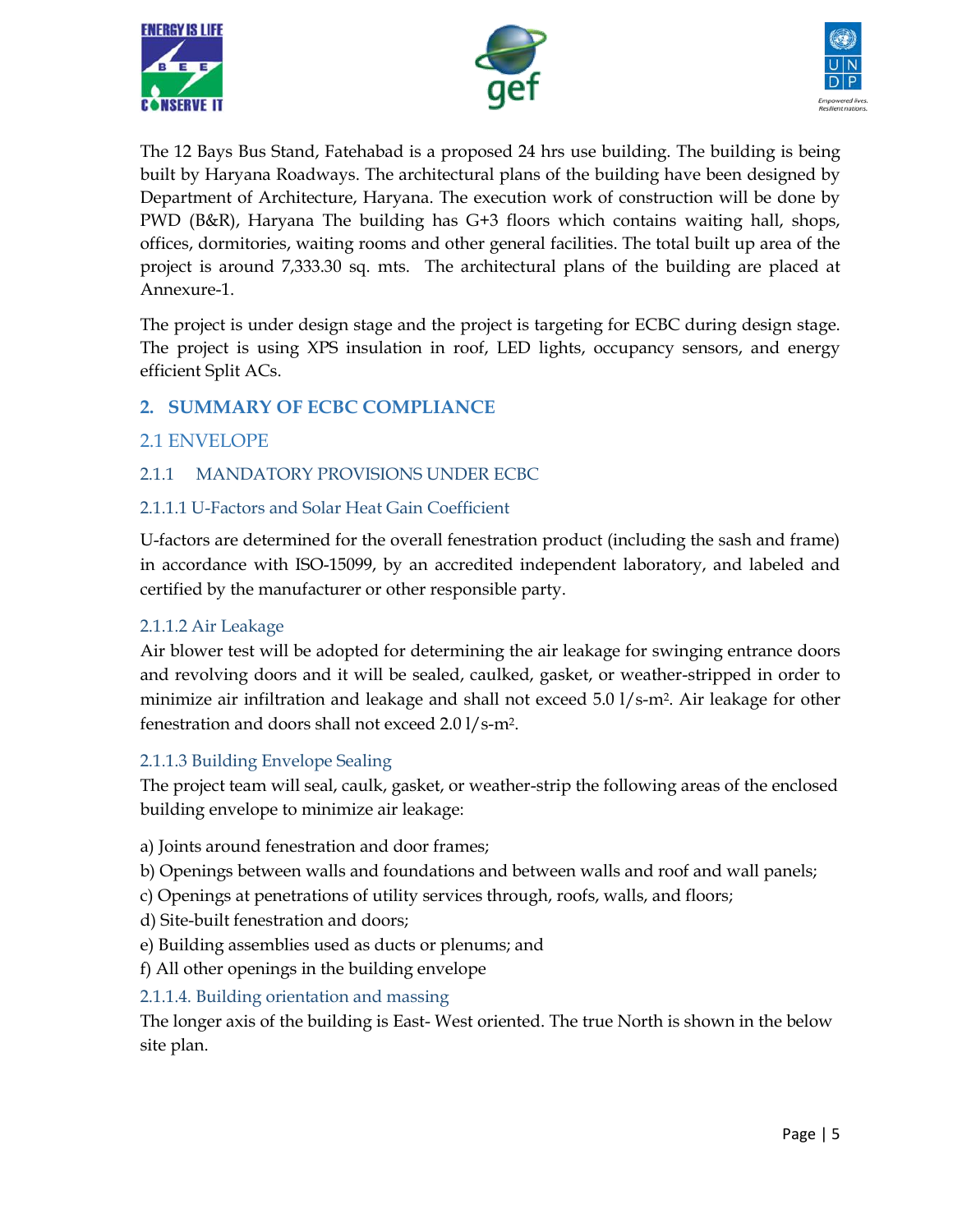







*Figure 1: Layout Plan*

### <span id="page-6-2"></span><span id="page-6-0"></span>2.1.2 Building opaque envelope

The project will go for double brick wall with 75 mm rockwool insulation. The U-Factor of the wall assembly will be maintained at 0.399 W/m<sup>2</sup> K.

Roof assembly consists of over deck 75 mm XPS insulation to meet the ECBC requirement of 0.261 W/m<sup>2</sup> K for 24 hrs use buildings. The U-Factor of the roof assembly will be maintained at 0.256 W/m<sup>2</sup> K.

<span id="page-6-1"></span>

| <b>OPAQUE</b><br><b>ASSEMBLY</b> | <b>Construction Layers</b>                                                                                                                | Specification                                              |
|----------------------------------|-------------------------------------------------------------------------------------------------------------------------------------------|------------------------------------------------------------|
| <b>Ext. WALL assembly</b>        | Assembly layers:<br>Innermost<br>a) Plaster -12 mm<br>b) Bricks $-115$ mm<br>c) Rockwool-75mm<br>d) Bricks - 230 mm<br>e) Plaster - 12 mm | U-value, $W/m^2K: 0.399$<br>Assembly thickness, mm:<br>444 |
| <b>Wall insulation</b>           | Type: Rockwool                                                                                                                            | R-value, $K m^2/W: 1.875$<br>Thickness, mm:75 mm           |

*Table 1: Opaque envelope specification*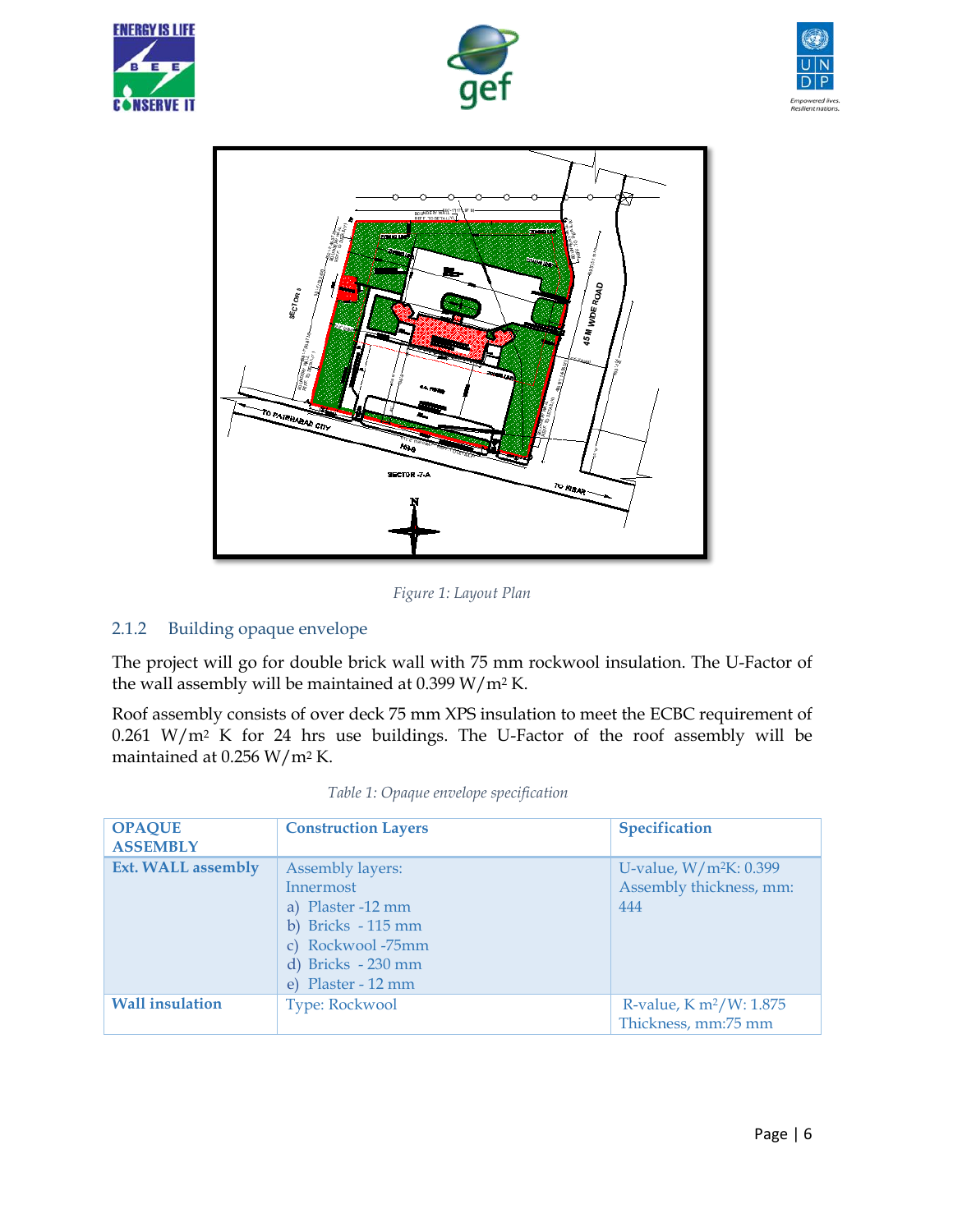





| <b>Roof Assembly</b>   | Assembly layers:<br>Topmost<br>a. White tiles - 8 mm<br>b. Cement Screed - 50 mm<br>c. XPS insulation - 75 mm<br>$d$ .RCC $100$ mm<br>e. Cement Plaster - 12 mm | U-value, $W/m^2K: 0.256$<br>Assembly thickness, mm:<br>$245 \text{ mm}$ |
|------------------------|-----------------------------------------------------------------------------------------------------------------------------------------------------------------|-------------------------------------------------------------------------|
| <b>Roof</b> insulation | Type: XPS                                                                                                                                                       | R-value, $K m^2/W$ : 3.57<br>Thickness, mm:75 mm                        |

#### <span id="page-7-0"></span>2.1.3 Window wall ratio

The Overall Window Wall Ratio is comes out to be 14.7%. The building has also used overhangs over windows in some directions in some sections of the building. Detailed WWR Calculations is placed at Annexure-2. Following is the brief summary of WWR calculations in four directions.

#### *Table 2: Window wall ratio*

<span id="page-7-3"></span>

| <b>FACADE</b> | $AREA$ , $m2$ | Opaque wall area, Glazed area, $m^2$<br>m <sup>2</sup> |       | <b>WWR</b> |
|---------------|---------------|--------------------------------------------------------|-------|------------|
| <b>North</b>  | 1831.9        | 1591.1                                                 | 240.8 | 13.6%      |
| South         | 1769.4        | 1418.2                                                 | 351.1 | 19.2%      |
| East          | 471.1         | 434.3                                                  | 36.8  | 7.8%       |
| West          | 471.1         | 431.8                                                  | 39.3  | 8.4%       |
| <b>Total</b>  | 4543.3        | 3875.4                                                 | 667.9 | 14.7%      |

#### <span id="page-7-1"></span>2.1.4 Shading Recommendation

The project was recommended to provide overhangs over all the windows in South and West directions. However they provide overhangs in all the directions to maintain uniformity. The projection factor is different in different directions and it ranges from 0.7 to 1.26. The detailed M-Factor Calculation is placed at Annexure-2 for all directions and different window types.

#### <span id="page-7-2"></span>2.1.5 Glazing Recommendation

Since the project has WWR less than 40%. The project also has overhangs over windows. The project was recommended to use windows in all directions except North with SHGC less than 0.25. In North direction, glass of SHGC less than 0.27 shall be used. In other directions, glass of adjusted SHGC 0.5 can be used. The overall effective Solar Heat Gain Coefficiency does not exceed 0.25. The detailed calculation SHGC sheet is placed at Annexure-2 and the spec sheet of the glass is placed at Annexure-3.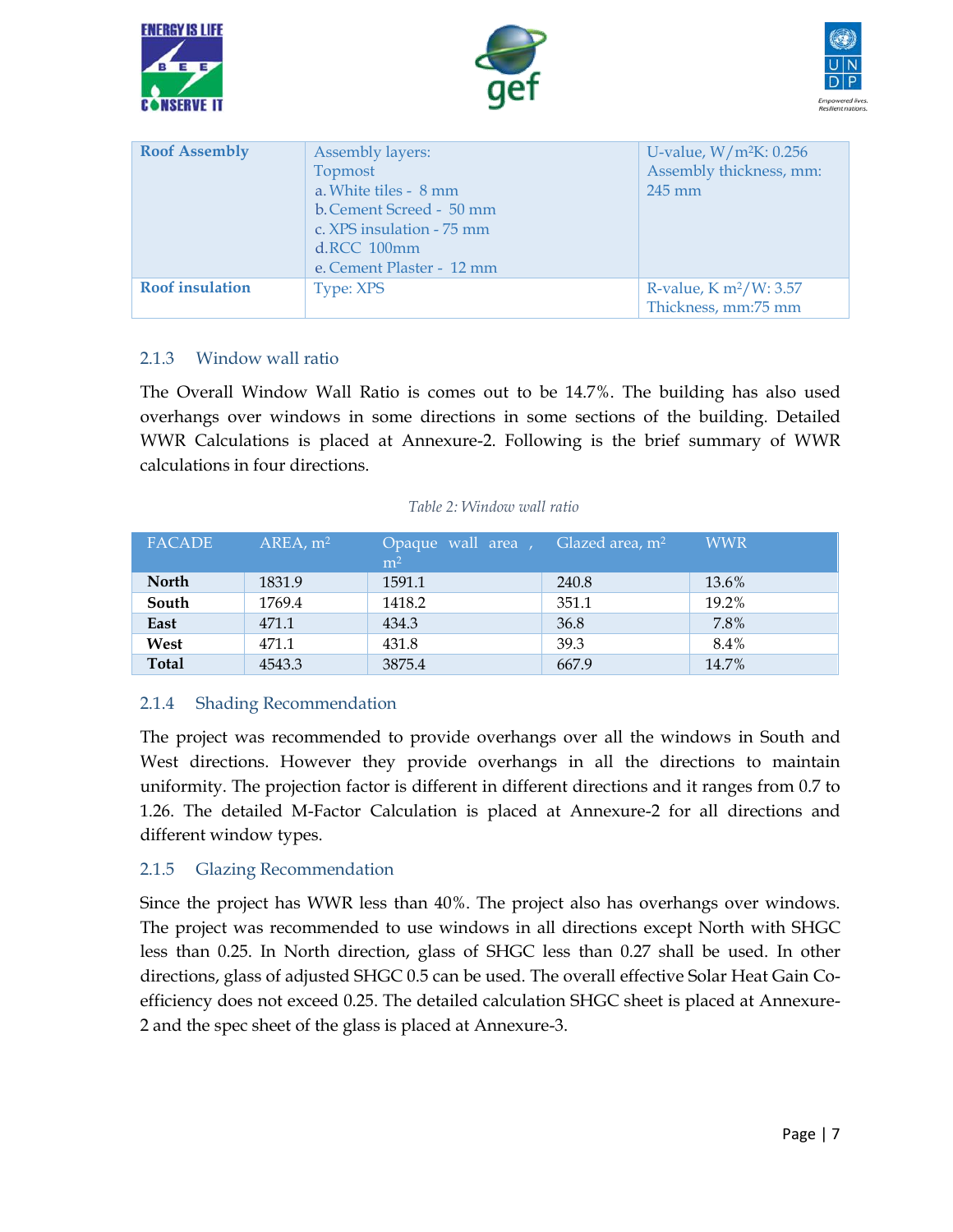





#### *Table 3: Glazing recommendation*

<span id="page-8-3"></span>

| <b>GLAZING ASSEMBLY</b> | Specification                                                                                                                                      | <b>Incremental</b><br>cost<br>(compared to BAU)       |
|-------------------------|----------------------------------------------------------------------------------------------------------------------------------------------------|-------------------------------------------------------|
| <b>Glazing type 1</b>   | Assembly layers:<br>6mm toughened glass<br>a.<br>b. 12 mm air gap<br>c. 6mm Clear glass<br>U-value, $W/m^2K: 1.7$<br><b>SHGC: 0.27</b><br>VLT: 38% | 5,61,120<br>(Compared to<br>conventional clear glass) |
| <b>Glazing type 2</b>   | Assembly layers:<br>a. 6 mm Coated glass<br>U-value, $W/m^2K: 5.4$<br><b>SHGC: 0.5</b><br><b>VLT: 29%</b>                                          | 2,40,480<br>(Compared to<br>conventional clear glass) |

#### <span id="page-8-0"></span>2.1.6 Recommendations for envelope

ECBC Cell had recommended several options in wall and roof sections and glazing also.

- i) WWR Window-Wall ratio is 14.7%
- ii) Roof RCC with over deck XPS insulation.
- iii) Wall Double AAC Block wall with Rockwool insulation in cavity to meet ECBC through prescriptive approach.
- iv) Glass Double Glazed glass of SHGC shall be less than 0.27 for North, 0.5 for Non- North and VLT shall be more than 27%.
- v) Roof High SRI tiles shall be used having capability of more than 0.7 SRI value.

### <span id="page-8-1"></span>2.2. COMFORT SYSTEMS AND CONTROLS

### <span id="page-8-2"></span>2.2.1. Mandatory ECBC requirements

### *2.2.1.1. Natural Ventilation*

The project team has designed the building following all the necessary provisions of NBC 2005 including the design guidelines for Natural Ventilation.

#### *2.2.1.2 Minimum equipment efficiencies*

The project will meet all the minimum equipment efficiency norms under ECBC for Chillers, unitary AC systems, ceiling fans etc. The project is under design stage, the project will take the necessary measures to meet with ECBC while designing HVAC Systems.

#### *2.2.1.3 Controls*

The project has given all the necessary controls required for heating and cooling equipment's. The dead band between the heating and cooling temperature shall be maintained at 3<sup>0</sup> C.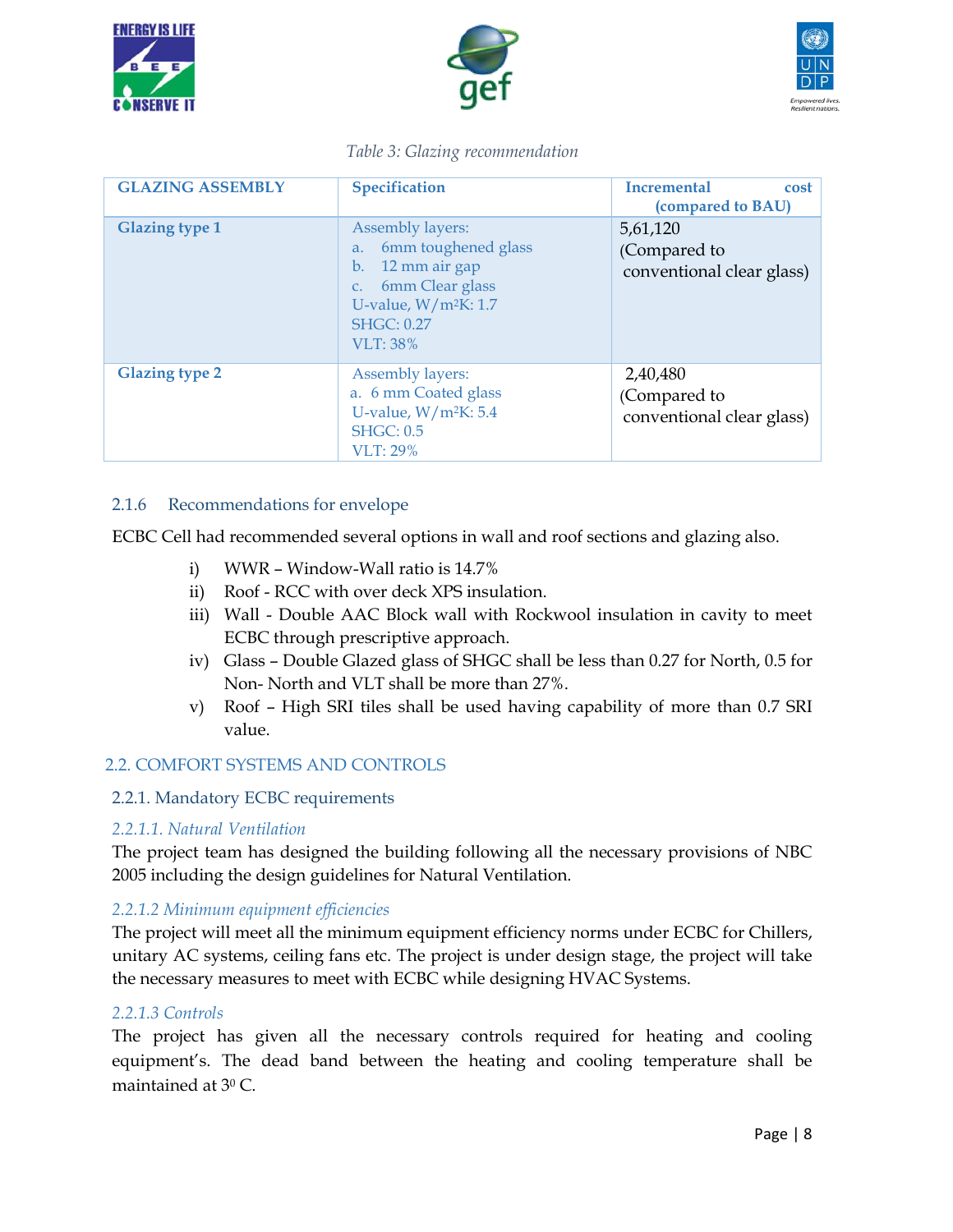





#### <span id="page-9-0"></span>2.2.2. Building HVAC design and systems

The project is installing split AC and will take the necessary measures to meet with ECBC while designing HVAC Systems.

#### *Table 4: Equipment Efficiency*

<span id="page-9-7"></span>

| Equipment type       | <b>ECBC</b> recommended efficiency | <b>System efficiency</b> |
|----------------------|------------------------------------|--------------------------|
| Equipment (Split AC) | BEE 3 star rating                  | BEE 3 star rating        |

#### <span id="page-9-1"></span>2.2.3. Piping and ductwork

The piping for hot fluid less than  $60^{\circ}$  C temperature and cold fluid less than  $15^{\circ}$  C temperature, the insulation will have R value of 0.35 Sq. m. K/W or higher.

|  |  |  |  | Table 5: Piping and ductwork insulation |
|--|--|--|--|-----------------------------------------|
|--|--|--|--|-----------------------------------------|

<span id="page-9-8"></span>

| <b>System</b><br>Description | (mm)             | Pipe size ECBC recommended R value of Thickness of<br>R value $(m^2.K/W)$ | insulation used insulation<br>$(m^2$ K/W) | $\vert$ used (mm) |  |
|------------------------------|------------------|---------------------------------------------------------------------------|-------------------------------------------|-------------------|--|
| Nitrile Rubber               | 20 <sub>mm</sub> | 1.4                                                                       | 0.35                                      | 13mm              |  |

#### <span id="page-9-2"></span>2.2.4. Condensers

The outdoor units of the split ACs will be placed at a shaded location such that they are not exposed to direct sunlight. The exhaust of the condensers will be free from obstruction so that proper heat transfer takes place.

#### <span id="page-9-3"></span>2.2.5. Summary of recommendations for HVAC

- The project team was recommended to install minimum BEE 3 Star rated split ACs in waiting hall and in Officers cabin.
- The project team was also recommended to Nitrile Rubber for insulation of ducting with a size of 13mm thickness.

### <span id="page-9-4"></span>2.3. LIGHTING

#### <span id="page-9-5"></span>2.3.1. Mandatory requirement

#### *2.3.1.1 Automatic Controls*

The project will install Occupancy Sensors in common areas like corridors, toilets, treatment rooms, and conference rooms and Astronomical time switch will be provided for exterior lighting.

#### <span id="page-9-6"></span>2.3.2. Lighting power density

The project has adopted Space Function Method. The maximum LPD is maintained below the maximum allowed in ECBC in respective spaces. The calculations are as follows: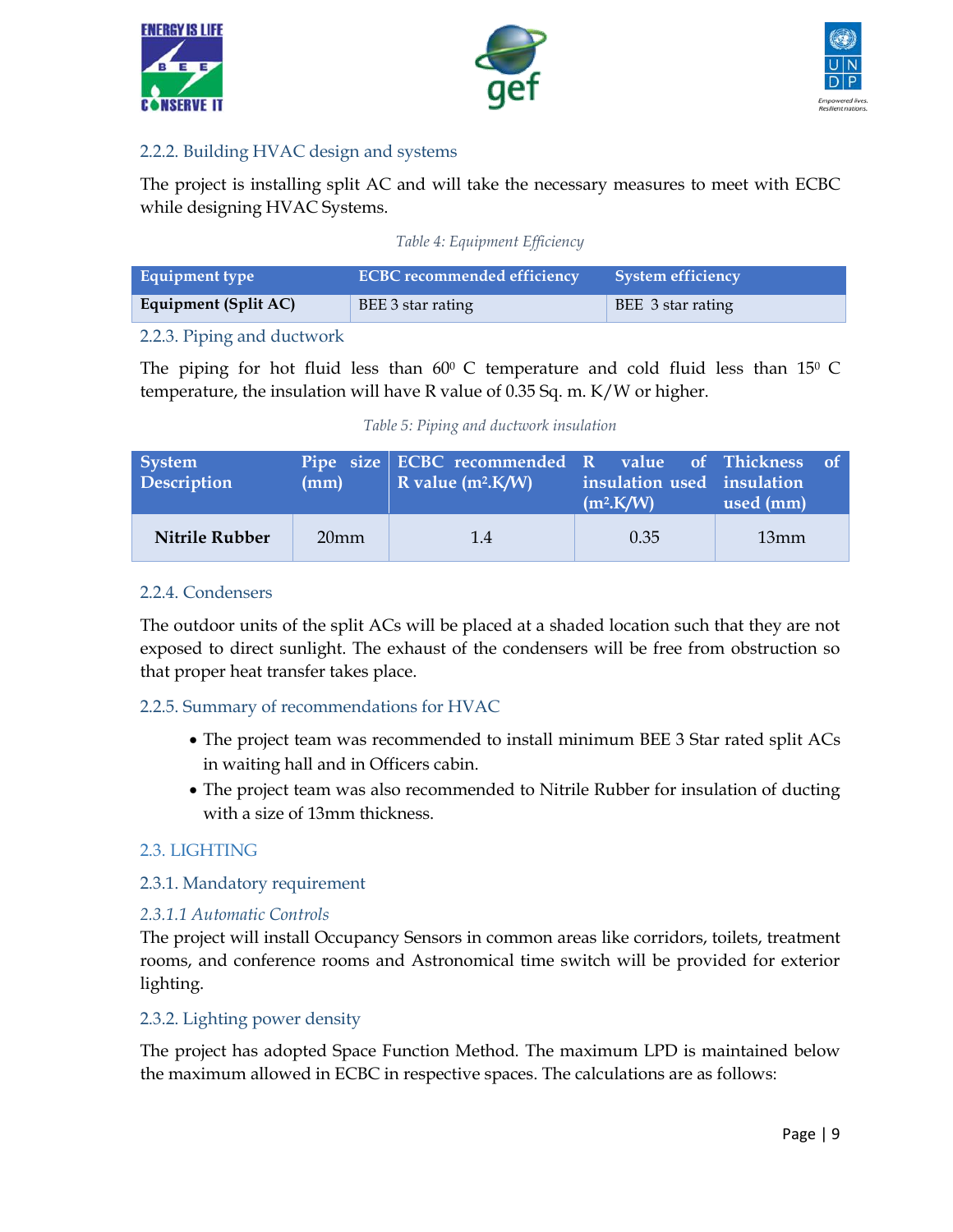





| S.No                    | <b>Building</b><br>Type | Area, $m2$ | $LPD$ (W/sqm)<br><b>Baseline</b> | <b>LPD</b><br>(W/sqm)<br>Proposed | Wattage<br><b>Baseline</b> | Wattage<br>Proposed | Equipm<br>ent<br><b>Wattage</b><br>(W) | No of<br>fixtures   | Price/<br>fixture<br>(Rs) | Total<br>Cost (Rs) |
|-------------------------|-------------------------|------------|----------------------------------|-----------------------------------|----------------------------|---------------------|----------------------------------------|---------------------|---------------------------|--------------------|
| $\mathbf{1}$            | Toilets                 | 856        | 9.7                              | 8                                 | 8303.20                    | 6848.00             | 18                                     | 380                 | 50                        | 19022              |
| $\overline{2}$          | Shop/Clock<br>Room      | 111        | 18.3                             | 16                                | 2031.30                    | 1776.00             | 10                                     | 178                 | 139                       | 24686              |
| $\overline{3}$          | <b>Waiting Hall</b>     | 512.5      | 5.4                              | $\overline{4}$                    | 2767.50                    | 2050.00             | 10                                     | 205                 | 100                       | 20500              |
| $\overline{4}$          | Office 1                | 41.8       | 11.8                             | 10                                | 493.24                     | 418.00              | 15                                     | 28                  | 174                       | 4849               |
| 5                       | Office 2                | 1025.6     | 11.8                             | 10                                | 12102.08                   | 10256.00            | 15                                     | 684                 | 174                       | 118970             |
| 6                       | Dormitories             | 64         | 11.8                             | 10                                | 755.20                     | 640.00              | 18                                     | 36                  | 110                       | 3911               |
| $\overline{7}$          | Officer's<br>Room       | 97.5       | 11.8                             | 10                                | 1150.50                    | 975.00              | 15                                     | 65                  | 174                       | 11310              |
| $\overline{\mathbf{8}}$ | Ticket<br>Counter       | 23.6       | 16.1                             | 14                                | 379.96                     | 330.40              | 10                                     | 33                  | 98                        | 3238               |
|                         |                         |            |                                  |                                   |                            |                     |                                        | <b>Total Amount</b> |                           | 206486             |

#### <span id="page-10-6"></span><span id="page-10-0"></span>2.3.3. Lighting control

The project will install Occupancy sensors in areas like offices, conference rooms, toilets, corridors and Astronomical time switch will be provided for exterior lighting. The occupancy/motion sensors will be installed in the building which specify the accessibility of the occupant in the specific areas mentioned.

#### <span id="page-10-1"></span>2.3.4. Exterior lighting detail

LED lights with minimum 80 lm/W shall be used for exterior lighting. The astronomical time switch will provide maximum energy efficiency which will operate according to the time already defined.

#### <span id="page-10-2"></span>2.3.5. Exterior lighting control

Astronomical time switch will be provided for automatic control of exterior lighting.

<span id="page-10-3"></span>2.3.6. Summary of recommendations for lighting

- 1. LPD of the building will be done as per the calculations.
- 2. LED lights with minimum 80 lm/W shall be used for exterior lighting.

### <span id="page-10-4"></span>2.4. SERVICE WATER HEATING

Since the building is an office building of a proposed Bus Stand, there is no requirement of hot water in the building.

#### <span id="page-10-5"></span>2.5. RENEWABLE ENERGY

The project has not installed any renewable energy system however the project has provided vacant space in the terrace for any future installation of Renewable Energy systems.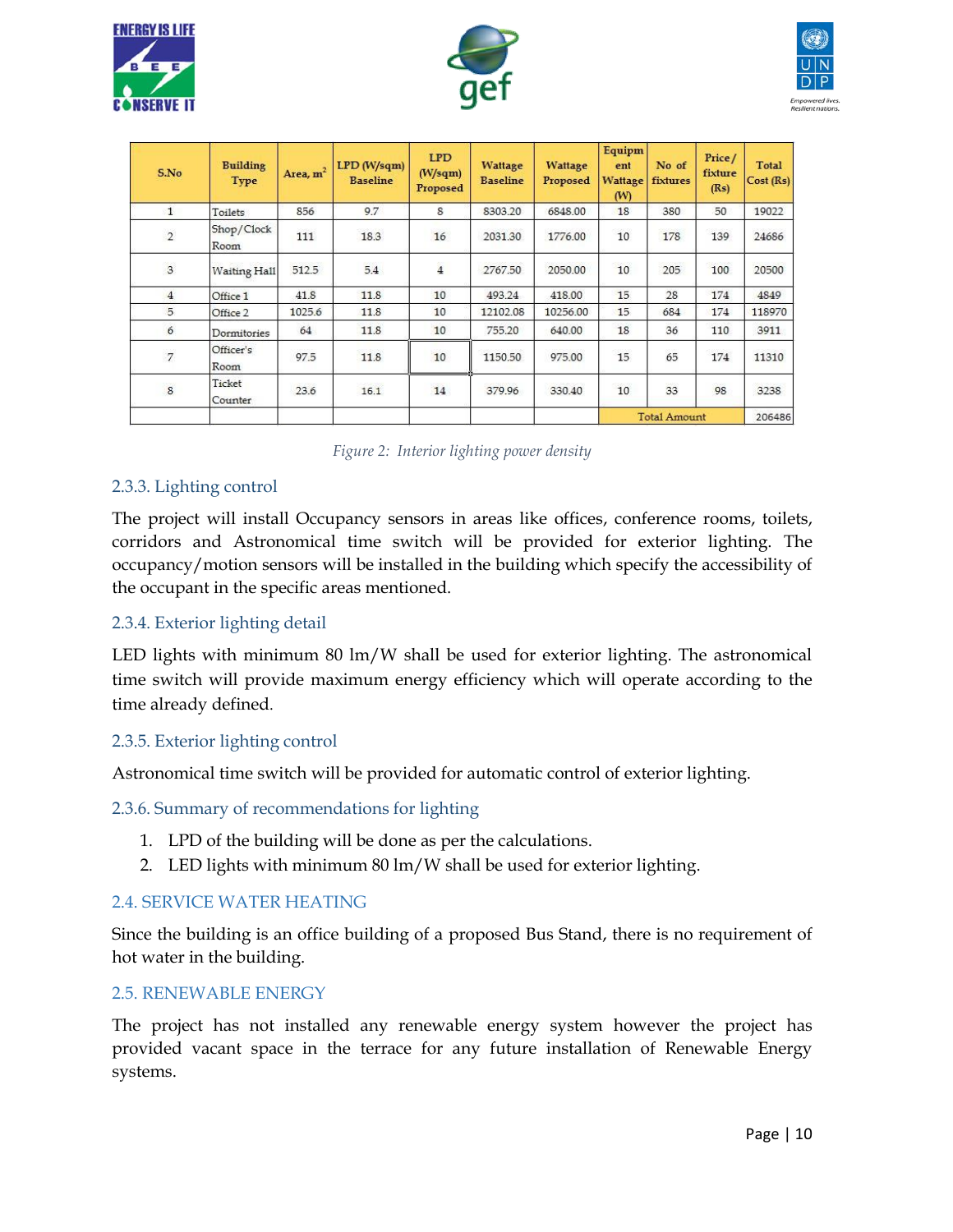





#### <span id="page-11-0"></span>2.6. ELECTRICAL

#### <span id="page-11-1"></span>2.6.1. Transformer

BEE 5 star 250 KVA Transformer has been selected for the proposed Building. The Transformer shall be selected with ECBC norms and the Energy Efficiency Level of the Transformer shall be selected based on IS-1180 with following Losses:-

Transformer Losses shall be as per IS-1180, Energy Efficiency Level-II (6.15KW / 18.5KW at 50%/100% loading respectively).

### <span id="page-11-2"></span>2.6.2. Motors (type, efficiency)

The motors better than IS 12615 rated motors will be installed for plumbing purposes. IS Certified recommended motors improves better energy efficiency and consuming less energy as compared to conventional case.

### <span id="page-11-3"></span>2.6.3. Check metering and monitoring

The project shall install smart meters that can display kVA, kWh, PF, current, voltage, THD. For Transformer Incomer Feeder & DG Incomer Feeder:- Schneider Make EM6400NG Series / Equivalent model.

For Outgoing Feeders: - L&T, make VEGA model-A / equivalent model.

#### <span id="page-11-4"></span>2.6.4. Power factor correction

Automatic Power Factor Controller Relay shall be programmable microprocessor based to maintain the power factor between 0.95 and 1. Capacitor Bank: - Capacitor Bank shall be 525V with detuned reactors for control the harmonics in the system.

#### <span id="page-11-5"></span>2.6.5. Power distribution system

ALL LT Power Cables shall be 1.1KV Grade, XLPE insulated, PVC sheathed, Armored cables (A2XFY). The size of the cables selected shall be decided as per the Load requirement duly consideration that the cable losses (heat losses) shall not exceed 1%.

# <span id="page-11-6"></span>**3. COST ANALYSIS AND FEASIBILITY REPORT**

For the increased energy performance of the building, energy efficient materials were used in the building which are not conventionally used. Cost comparison analysis was done for the building systems coming under the scope of ECBC for both the conventional and proposed ECBC complied building. The total investment in the conventional building is Rs. 18687280.58 for the building systems coming under the scope of ECBC. As for the proposed building it is Rs. 26740271. The incremental cost of investment in energy efficient systems is Rs. 81,33,520 including maintenance cost @1%.

Since the building is in designing stage, cost reference is taken from the most accepted market price that was taken from market research.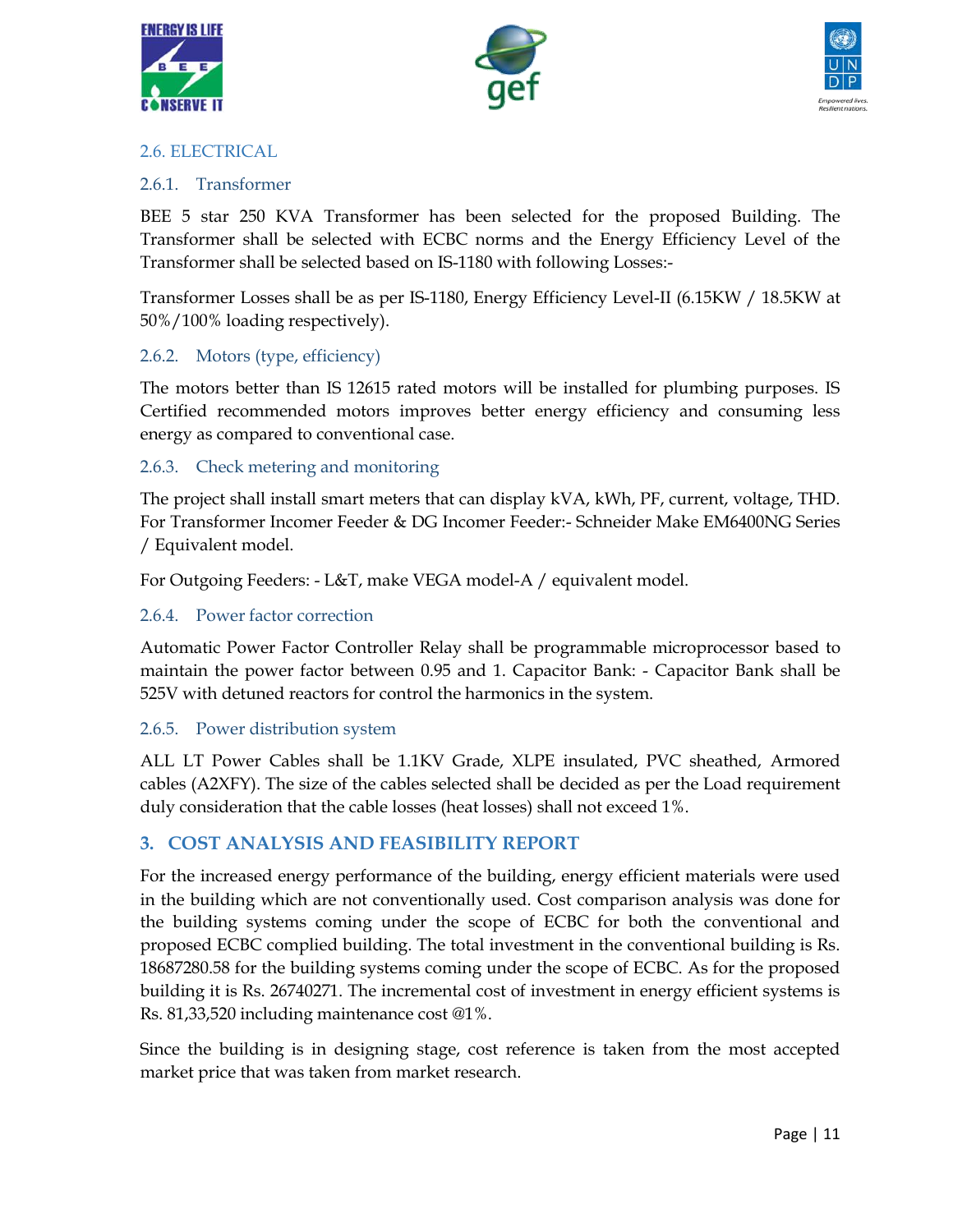





The number of fixtures required in the building were estimated based on LPD by space function method. Conventional building has 40 W CFL fixtures and proposed case has 20 W LED fixtures. The detailed calculation of number of calculation is placed at annexure-4 along with cost analysis.

#### *Table 6: Cost Analysis*

<span id="page-12-0"></span>

| S.No           | Catagorey         | <b>Conventional Case</b>                                                                                           | <b>Proposed Case</b>                                                                                                  | Cost      |
|----------------|-------------------|--------------------------------------------------------------------------------------------------------------------|-----------------------------------------------------------------------------------------------------------------------|-----------|
| $\mathbf{1}$   | <b>Wall</b>       | 230mm thick brick wall                                                                                             | 20mm Plaster + 115<br>mm AAC Block +<br>20 mm air cavity +<br>230 mm AAC Block<br>+ 20 mm Plaster                     |           |
|                | Wall Area         | 4543.5                                                                                                             | 4543.5                                                                                                                |           |
|                | Cost Per Sqm      | 1220                                                                                                               | 1920                                                                                                                  |           |
|                | <b>Total Cost</b> | 5543070                                                                                                            | 8723520                                                                                                               | 3180450   |
|                |                   |                                                                                                                    |                                                                                                                       |           |
| $\overline{2}$ | <b>Roof</b>       | Heat reflective paint +<br>35mm Screed + 85mm<br>EPS board Insulation<br>+150mm BBC +150mm<br>R.C.C + 15mm Plaster | 20 mm Cement<br>Screed + 150 mm<br>$R.C.C.$ Slab + 75 mm<br>$XPS$ insulation + 20<br>mm Cement Screed<br>+12 mm Tiles |           |
|                | Roof Area         | 2066.4                                                                                                             | 2066.4                                                                                                                |           |
|                | Cost Per Sqm      | 3346                                                                                                               | 4500                                                                                                                  |           |
|                | <b>Total Cost</b> | 6914174.4                                                                                                          | 9298800                                                                                                               | 2384625.6 |
|                |                   |                                                                                                                    |                                                                                                                       |           |
| 3              | Fenestration      | Single Clear 6 mm thick<br>glass                                                                                   | Double Glazed<br>Unit(6 mm Glass +<br>12 mm Airgap + $6$<br>mm Glass)                                                 |           |
|                | Window Area       | 668                                                                                                                | 668                                                                                                                   |           |
|                | Cost Per Sqm      | 6700                                                                                                               | 7900                                                                                                                  |           |
|                | <b>Total Cost</b> | 4475600                                                                                                            | 5277200                                                                                                               | 801600    |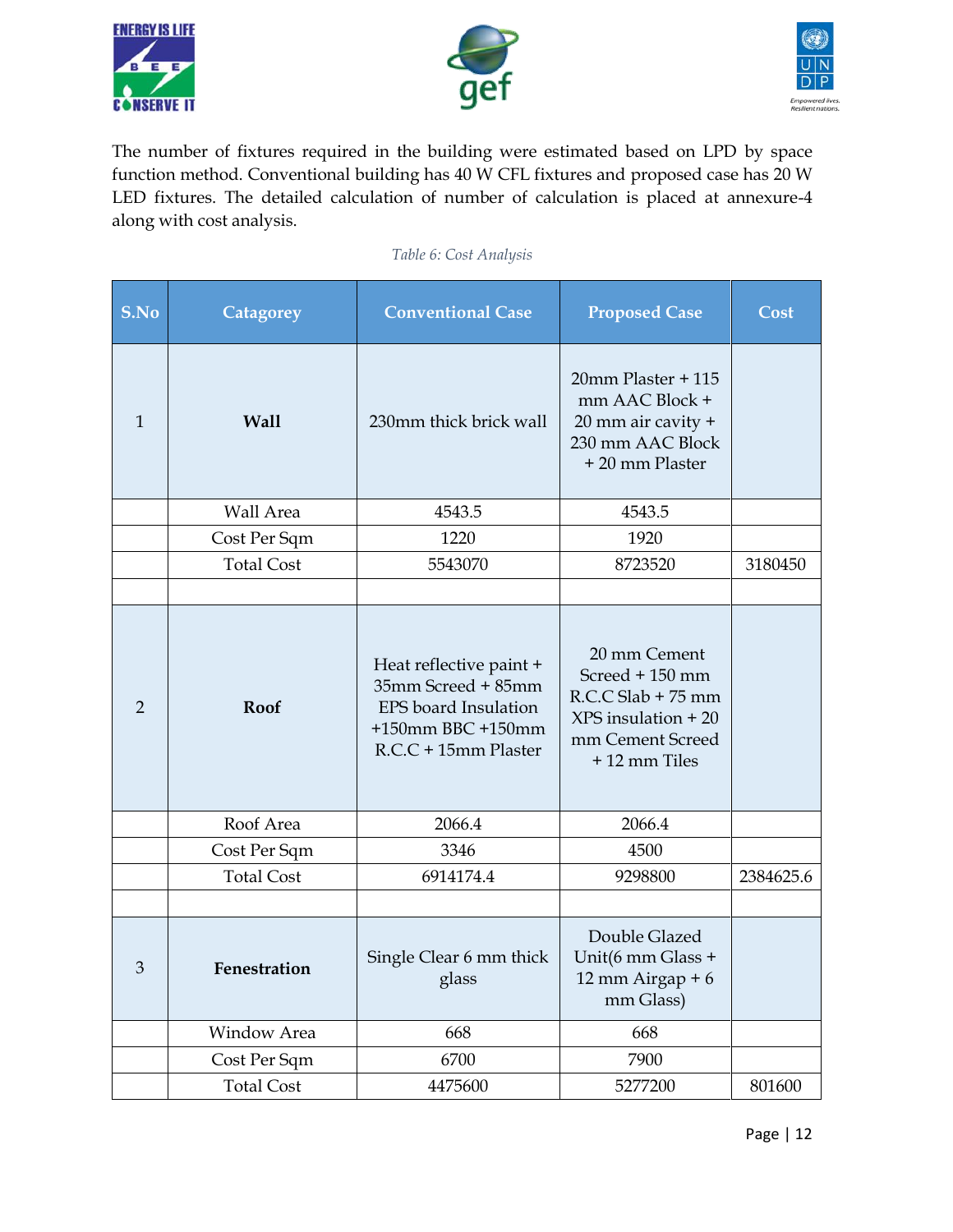





| 5 | <b>HVAC</b>                                                                                                         | Split AC | Split AC/Fan Coil<br>Units |                  |
|---|---------------------------------------------------------------------------------------------------------------------|----------|----------------------------|------------------|
|   | Quantity Tonnes (TR)                                                                                                | 50       | 50                         |                  |
|   | Cost Per Tonne (TR)                                                                                                 | 32990    | 45000                      |                  |
|   | <b>Total Cost</b>                                                                                                   | 1649500  | 2250000                    | 600500           |
|   |                                                                                                                     |          |                            |                  |
|   | <b>Envelope Sealing</b><br>(Weather Sealing,<br>Gasketing and<br>Caulking)                                          |          |                            |                  |
|   | Quantity (Running<br>Metre)                                                                                         |          | 3942                       |                  |
|   | Cost Per Running<br>Metre                                                                                           |          | 100                        | $\boldsymbol{0}$ |
|   | <b>Total Cost</b>                                                                                                   |          | 394200                     | 394200           |
|   |                                                                                                                     |          |                            |                  |
|   | <b>HVAC</b>                                                                                                         |          |                            |                  |
|   | <b>Timer Based Control</b>                                                                                          |          |                            |                  |
|   | <b>Variable Speed Drive</b><br>for Fans                                                                             |          |                            |                  |
|   | <b>System/Air Balancing</b><br>and Commissioning                                                                    |          |                            |                  |
|   |                                                                                                                     |          |                            |                  |
|   | <b>Solar Water Heating</b><br><b>Solar Water Heating</b><br>system as per ECBC<br>(20% of Hot Water<br>Requirement) |          |                            |                  |
|   |                                                                                                                     |          |                            |                  |
|   | Lightings                                                                                                           |          |                            |                  |
|   | <b>Light Fixtures</b>                                                                                               | 104936   | 262051                     | 157115           |
|   | <b>Lighting Controls</b>                                                                                            |          |                            |                  |
|   | <b>Passive Infrared (PIR)</b><br>based occupancy<br>sensor with daylight<br>control                                 |          |                            |                  |
|   | Quantity (Pcs)                                                                                                      |          | 25                         |                  |
|   | Cost                                                                                                                |          | 4500                       |                  |